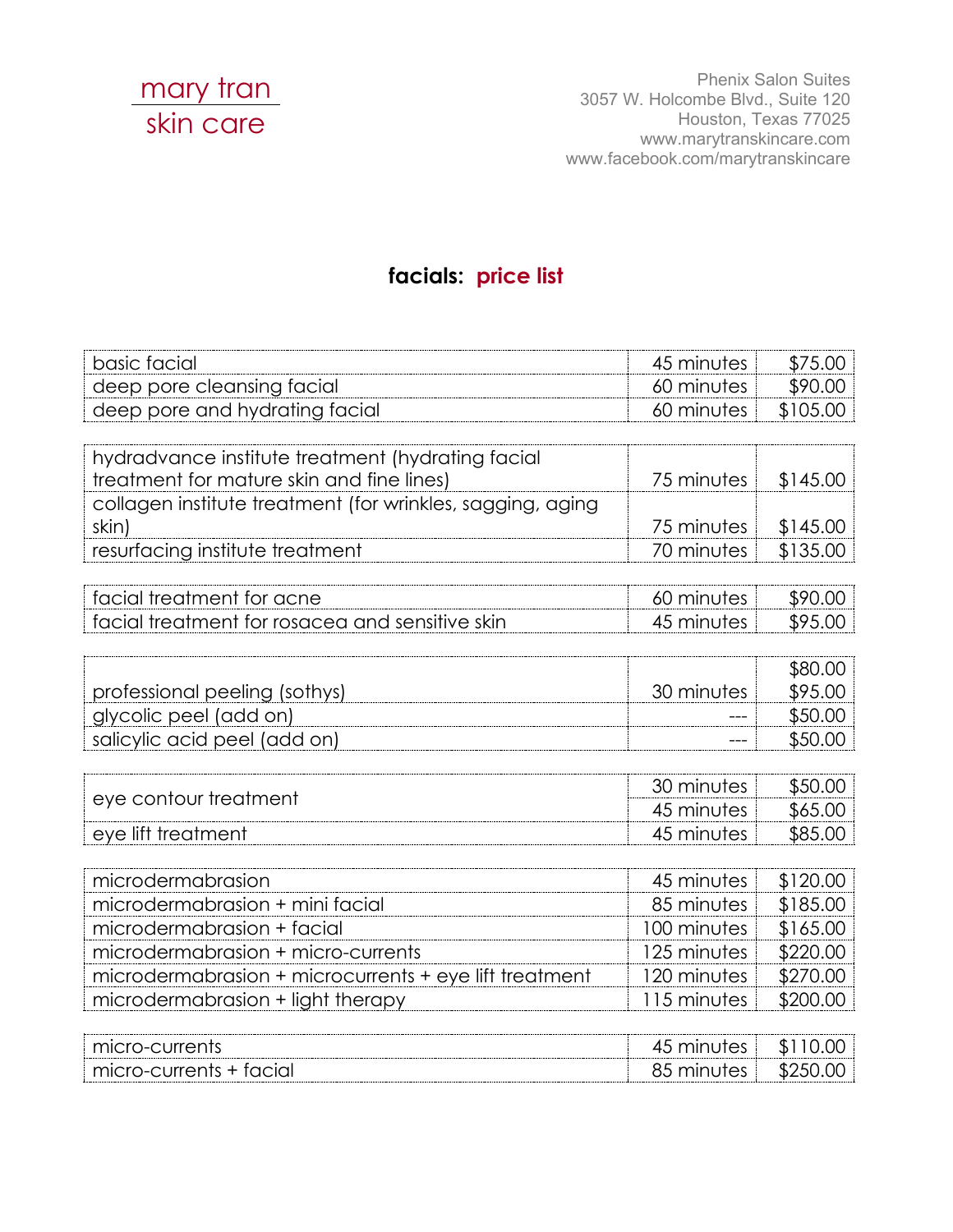

Phenix Salon Suites 3057 W. Holcombe Blvd., Suite 120 Houston, Texas 77025 www.marytranskincare.com www.facebook.com/marytranskincare

## **facials: descriptions**

**basic facial.** cleansing of face, neck and décolleté; mist steam; massage (cream); hydrating mask. **results:** fresh, healthy, radiant, soft skin

**deep pore cleansing facial.** basic facial; mist steam, and sothys desquacreme deep pore cleanser to remove dust and sebum (oil) from congested skin; extraction to remove blackheads and milia/whiteheads; normalizing, cooling and astringent mask. **results:** immediate results; mattifies and detoxifies.

**deep pore and hydrating facial.** deep pore cleansing facial; additional moisturizing ampoule with galvanic electrode to infuse skin with deep moisture. **results:** rejuvenated, smoother, firmer skin; ultimate hydration.

**hydradvance institute treatment.** *phase 1:* basic facial; extra exfoliation. *phase 2:* hydrating mask with acupressure; massage balm for penetration of skin; rebalancing mask to restore skin's water balance. **results:** plumps and relaxes skin; smoothes out wrinkles; stress reduction.

**collagen institute treatment.** phase 1: exfoliate dead and rough skin; acupressure to release toxins from skin; restructure skin by ultra precise stimulation of every wrinkle and fine line; lifting massage for facial muscles. *phase 2:* firming gauze mask to tighten face. **results:** outstanding antiwrinkle and firming results; relaxation and stress relief.

**resurfacing institute treatment.** exfoliating mask to treat asphyxiated skin and dull, blotchy complexion; glycolic and salicylic acid peels to treat oily skin, tired skin, thickened/shiny pores and comedones; deep pore cleansing facial; extraction; soothing massage; refreshing mask. **results:** refreshes and rejuvenates for radiant, supple skin.

**acne facial treatment.** deep pore cleansing facial with specific products aimed at treating/normalizing secretion of sebum (oil) that causes acne. **results:** calms skin surface.